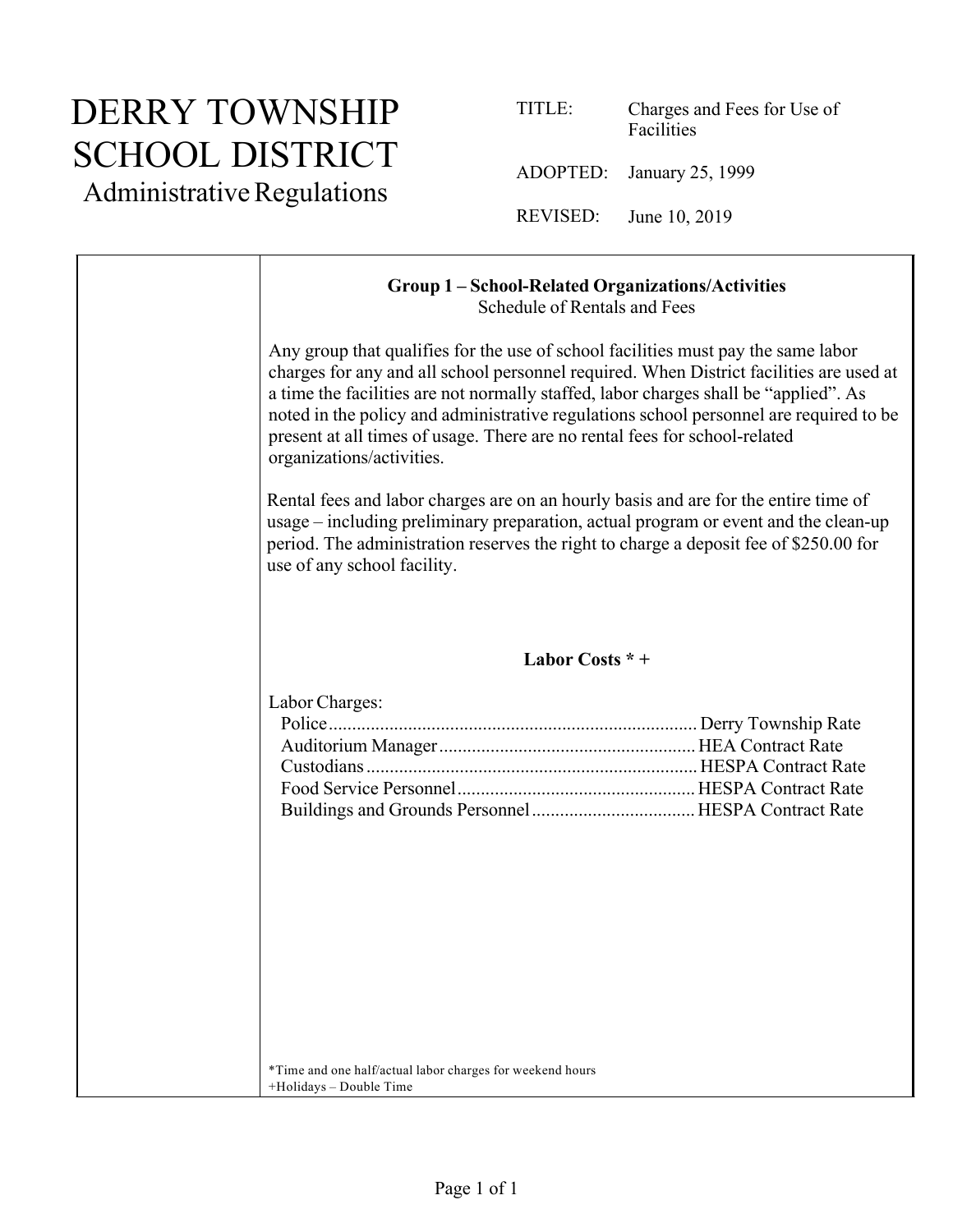# DERRY TOWNSHIP SCHOOL DISTRICT

Administrative Regulations

| TITLE:   | Charges and Fees for Use of<br>Facilities |  |
|----------|-------------------------------------------|--|
|          | ADOPTED: January 25, 1999                 |  |
| REVISED: | June 10, 2019                             |  |

#### **Group 2 – Nonprofit Organizations** Schedule of Rentals and Fees Any group that qualifies for the use of school facilities must pay the same labor charges for any and all school personnel required. When District facilities are used at a time the facilities are not normally staffed, labor charges shall be "applied". As noted in the policy and administrative regulations school personnel are required to be present at all times of usage. There are no rental fees for nonprofit organizations unless the intended use is for the purpose of hosting an athletic tournament. Rental fees and labor charges are on an hourly basis and are for the entire time of usage – including preliminary preparation, actual program or event and the clean-up period. The administration reserves the right to charge a deposit fee of \$250.00 for use of any school facility. **Tournament Rental Fees**: Athletic Fields................................................................................... \$25 per hour Synthetic Turf Fields / Track Facility............................................... \$35 per hour Gymnasiums (HS, MS, Elementary, ECC) ...................................... \$80 per hour Mat Room ......................................................................................... \$80 per hour HS/MS Auditorium........................................................................... \$80 per hour Kitchen.............................................................................................. \$80 per hour Cafeteria (without kitchen) .............................................................. \$55 per hour Elementary All-Purpose Room......................................................... \$35 per hour Large Group Meeting Room (LGI) .................................................. \$35 per hour Regular Classroom............................................................................ \$25 per hour Memorial Field Pavilion ................................................................... \$10 per hour All other facilities ............................................................................. \$25 per hour **Labor Costs \* +** Labor Charges: Police............................................................................... Derry Township Rate Auditorium Manager.......................................................HEA Contract Rate Custodians....................................................................... HESPA Contract Rate Food Service Personnel...................................................HESPA Contract Rate Buildings and Grounds Personnel...................................HESPA Contract Rate

\*Time and one half/actual labor charges for weekend hours +Holidays – Double Time